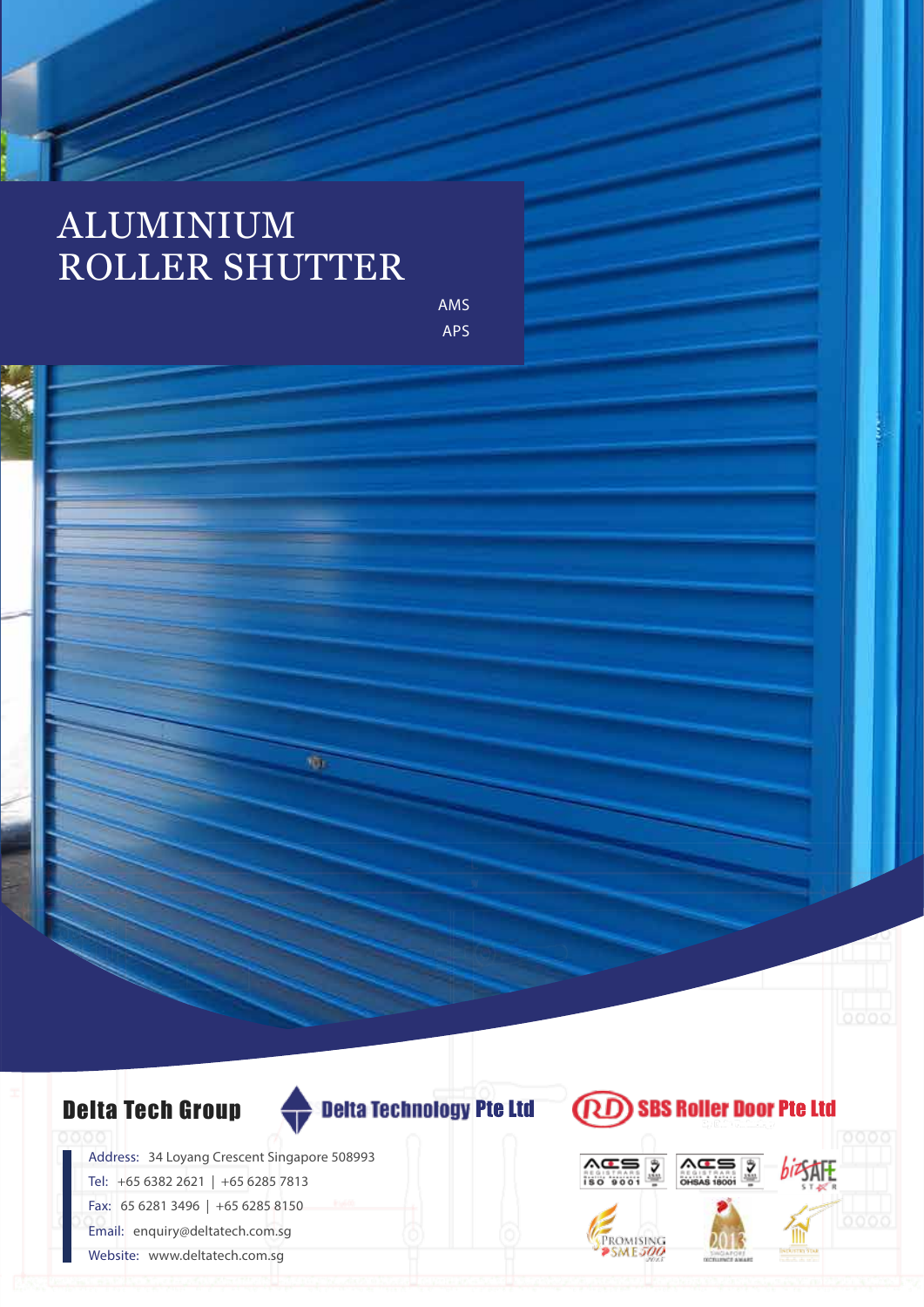# ALUMINIUM ROLLER SHUTTER

#### **Introduction**

Under our Delta Tech Group, Aluminium roller shutter is widely used because of its light weight and corrosion resistance properties.

This unique features make the use of aluminium roller shutters an excellent choice for easy operation and places that constantly exposed to certain elements. Ventilation holes are also available as option for proper circulation.

It is commonly installed in places such as shop houses, utility center, industrials, stalls and HDB.



| AMS   | Solid Slat      |  |
|-------|-----------------|--|
| 1 D C | Perforated Slat |  |





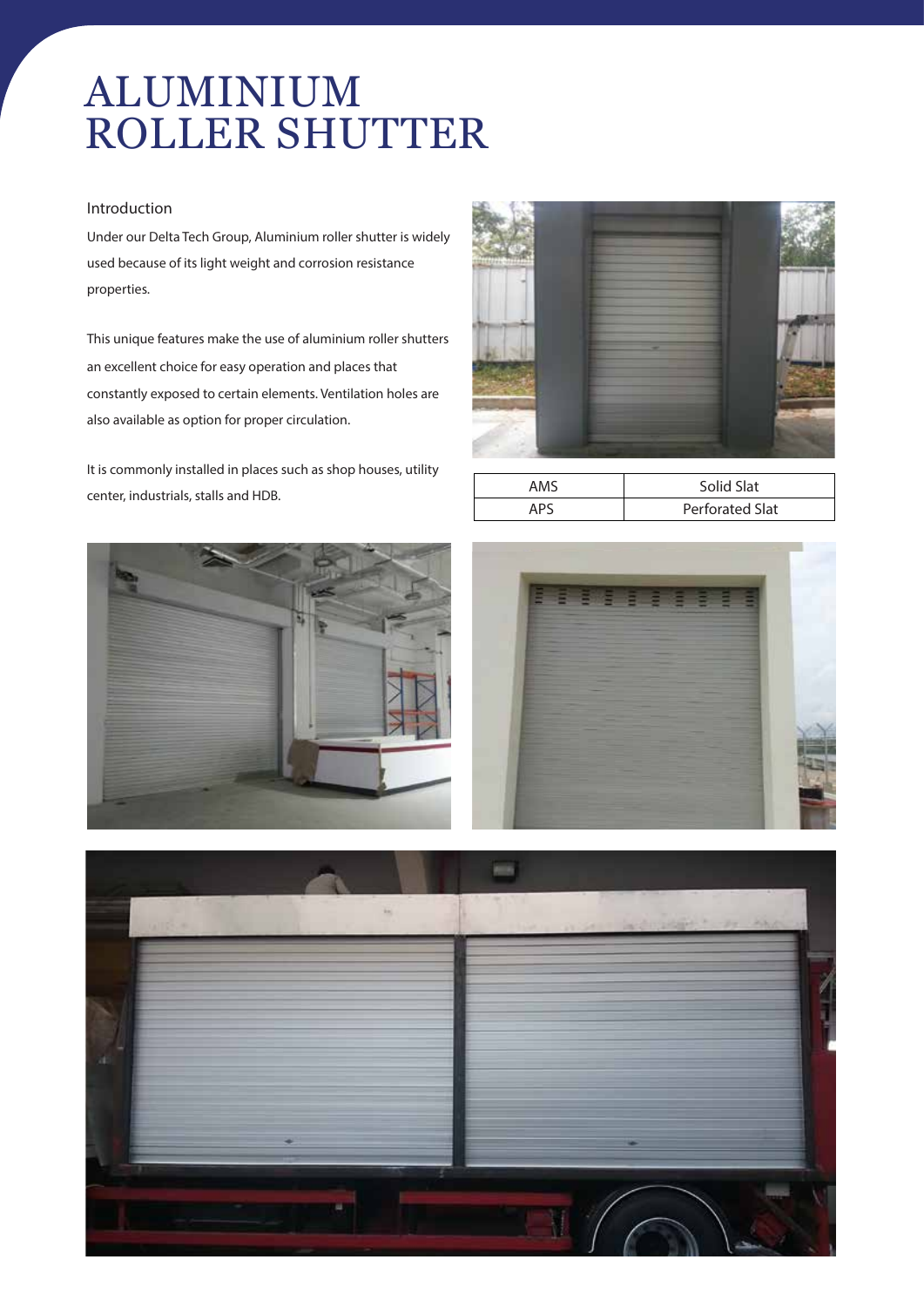



#### **Material & Finish Details**

| Part              | Material                   | Coating<br>Natural Anodised, Powder Coated, Fluorocarbon                         |  |
|-------------------|----------------------------|----------------------------------------------------------------------------------|--|
| Curtain           | 1/1.6mm Thick<br>Aluminium |                                                                                  |  |
| Side Guide        | Aluminium                  | Electro-galvanized, Colourbond, Powder Coated,<br>Fluorocarbon, Natural Anodised |  |
| <b>Bottom Bar</b> | Mild Steel, SUS304         | Electro-galvanized, Powder Coated, Fluorocarbon                                  |  |
| Shutterhood Cover | Mild Steel, SUS304         | Electro-galvanized, Colourbond, Powder Coated, Fluorocarbon                      |  |
| Motor Cover       | Mild Steel, SUS304         | Colourbond, Powder Coated, Fluorocarbon                                          |  |

*\*Refer DNT Chart for uorocarbon colour options*

*\*Refer to oxyplast chart for powder coating colour option*

*^Motorised Model Only*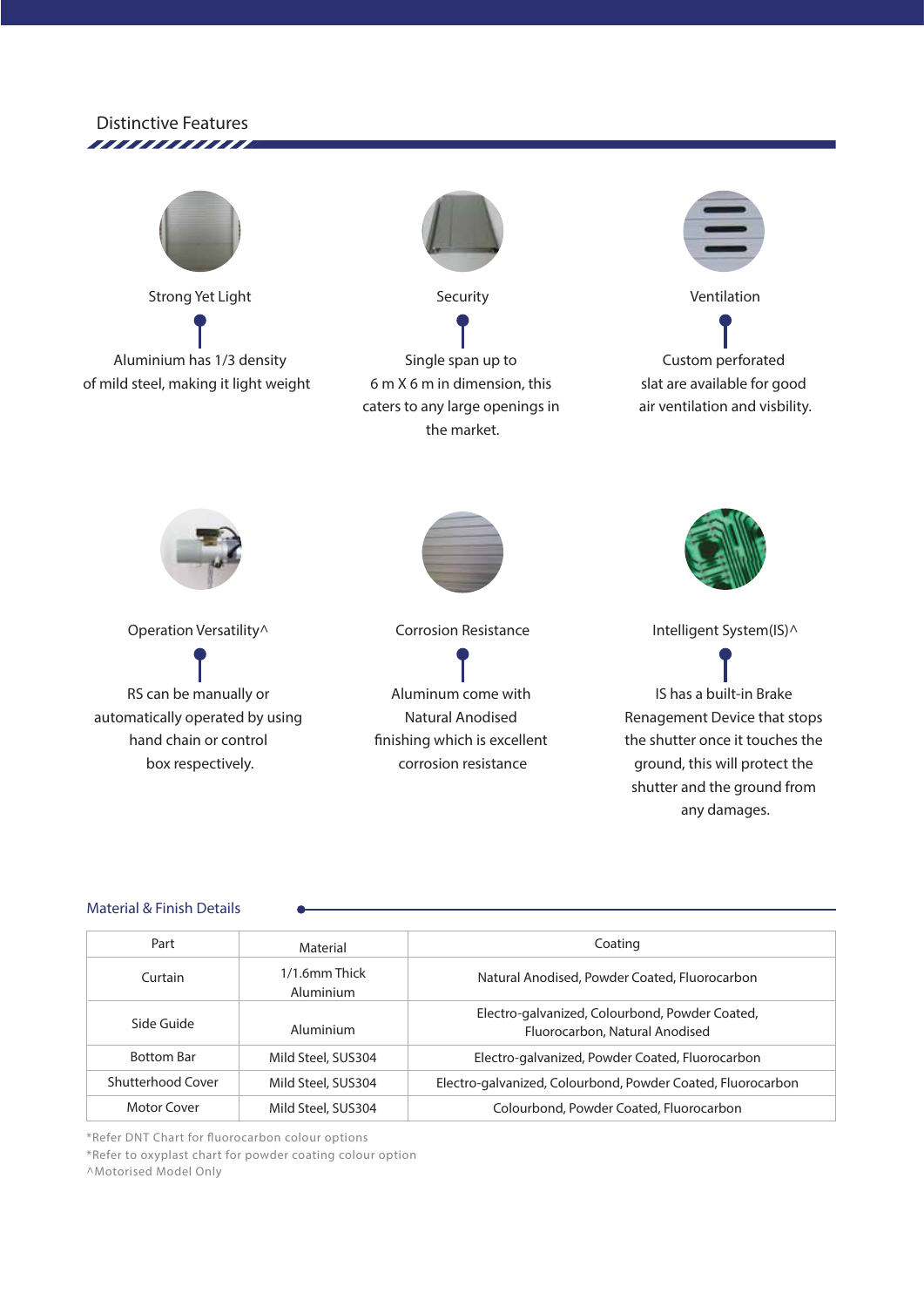

#### **Motorised Aluminum Roller Shutter Components**



**Manual Aluminium Roller Shutter Components**

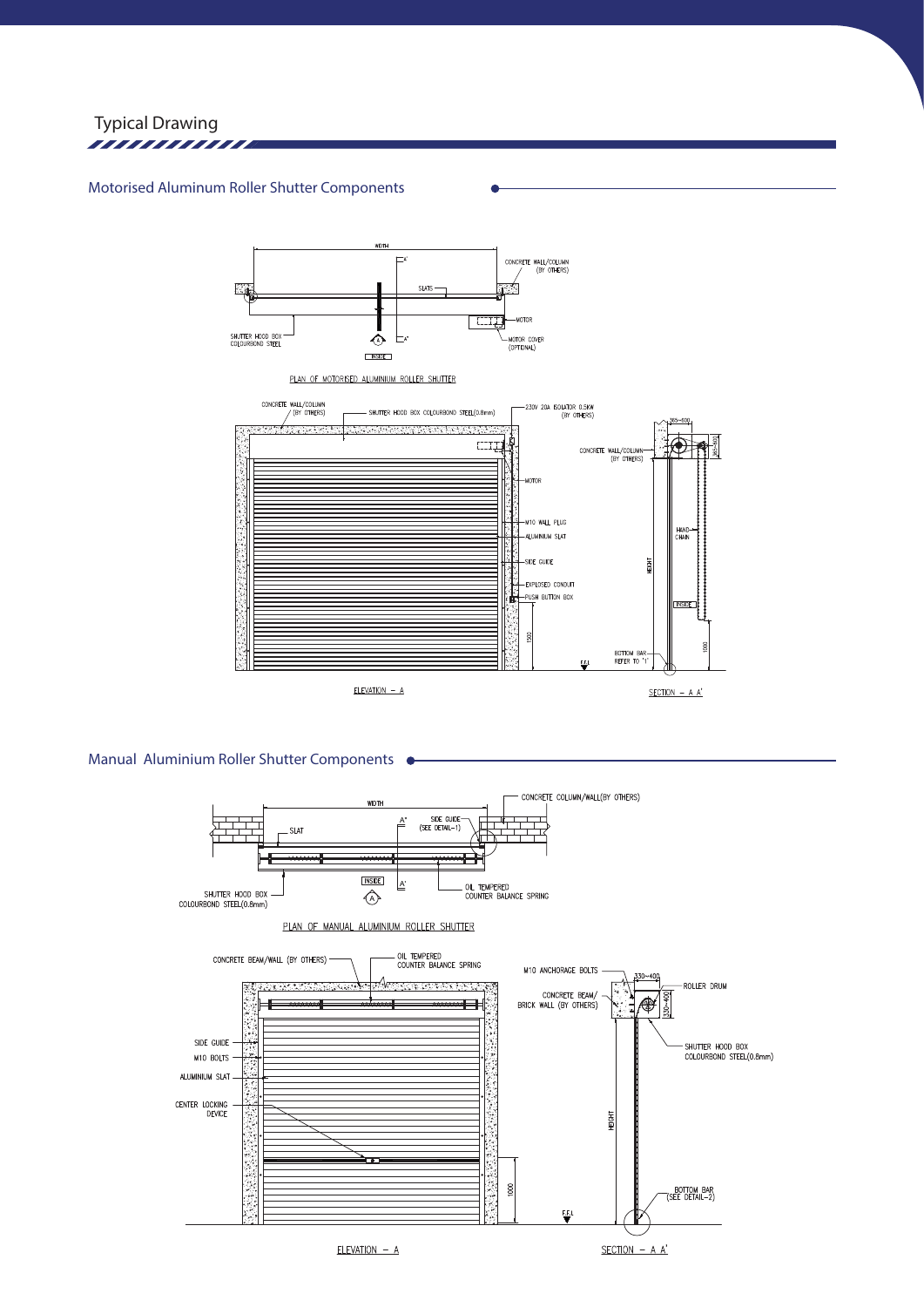## **Motor Specifications**

| Model                    | DT-300                                  | DT-400 | DT-500 | DT-700                      | DT-1000 |
|--------------------------|-----------------------------------------|--------|--------|-----------------------------|---------|
| Direct Lifting Load (kg) | 300                                     | 400    | 500    | 700                         | 1000    |
| Operation mode           | Electric, AC                            |        |        |                             |         |
| <b>Manual Function</b>   | Hand Chain Pulley                       |        |        |                             |         |
| Power (hp)               | 0.20                                    | 0.28   | 0.42   | 0.47                        | 1.00    |
| Power (W)                | 150                                     | 210    | 310    | 350                         | 750     |
| Current (A)              | 0.63                                    | 0.88   | 1.29   | 1.46                        | 3.13    |
| Poles (P)                | 4P                                      |        |        |                             |         |
| <b>Rating Time</b>       | 5 minutes                               |        |        |                             |         |
| <b>Rotation R.P.M</b>    | 1720                                    |        |        |                             |         |
| <b>Gear Transmission</b> | Single-Row-Off-Centre Gear              |        |        | Double-Layer Planetary Gear |         |
| <b>Gear Ratio</b>        | 45:1                                    |        |        | 68:1                        |         |
| Brake and Clutch System  | <b>Autnomous Unit</b>                   |        |        | Dual Brake                  |         |
| <b>Bracket</b>           | Chain Driven                            |        |        |                             |         |
| Sprocket                 | 9T                                      | 9T     | 9T     | <b>10T</b>                  | 11T     |
| Chain                    | #50                                     |        |        | #60/#80                     | #60/#80 |
| Length (mm)              | 445                                     | 445    | 470    | 570                         | 615     |
| <b>Position Control</b>  | Built-in upper and lower limit switches |        |        |                             |         |

*\*Thermal Overload 100ºC*

#### **Shutter Specifications**

| Item                | Model             | Motorised                                           | Manual          |  |
|---------------------|-------------------|-----------------------------------------------------|-----------------|--|
| Maximum Single Span |                   | 6000mm (Width)                                      | 3000mm (Width)  |  |
|                     |                   | 6000mm (Height)                                     | 3000mm (Height) |  |
| Main<br>Body        | Side Guide        | W55 x L103 (1.8mm thick) /<br>W70 x L80 (2mm Thick) |                 |  |
|                     | Shutterhood       | $365 - 600$                                         |                 |  |
|                     | Curtain           | 1mm <sub>1.5mm</sub>                                |                 |  |
|                     | <b>Bottom Bar</b> | Inverted "T" Shape                                  |                 |  |

*\*All dimensions in mm.*

## Slat Profile **Constant Constructed Constrainers** Side Guide Fixing Position









SIDE GUIDE FIXING (Behind Column/Wall)

SIDE GUIDE FIXING (Between Column/Mall)